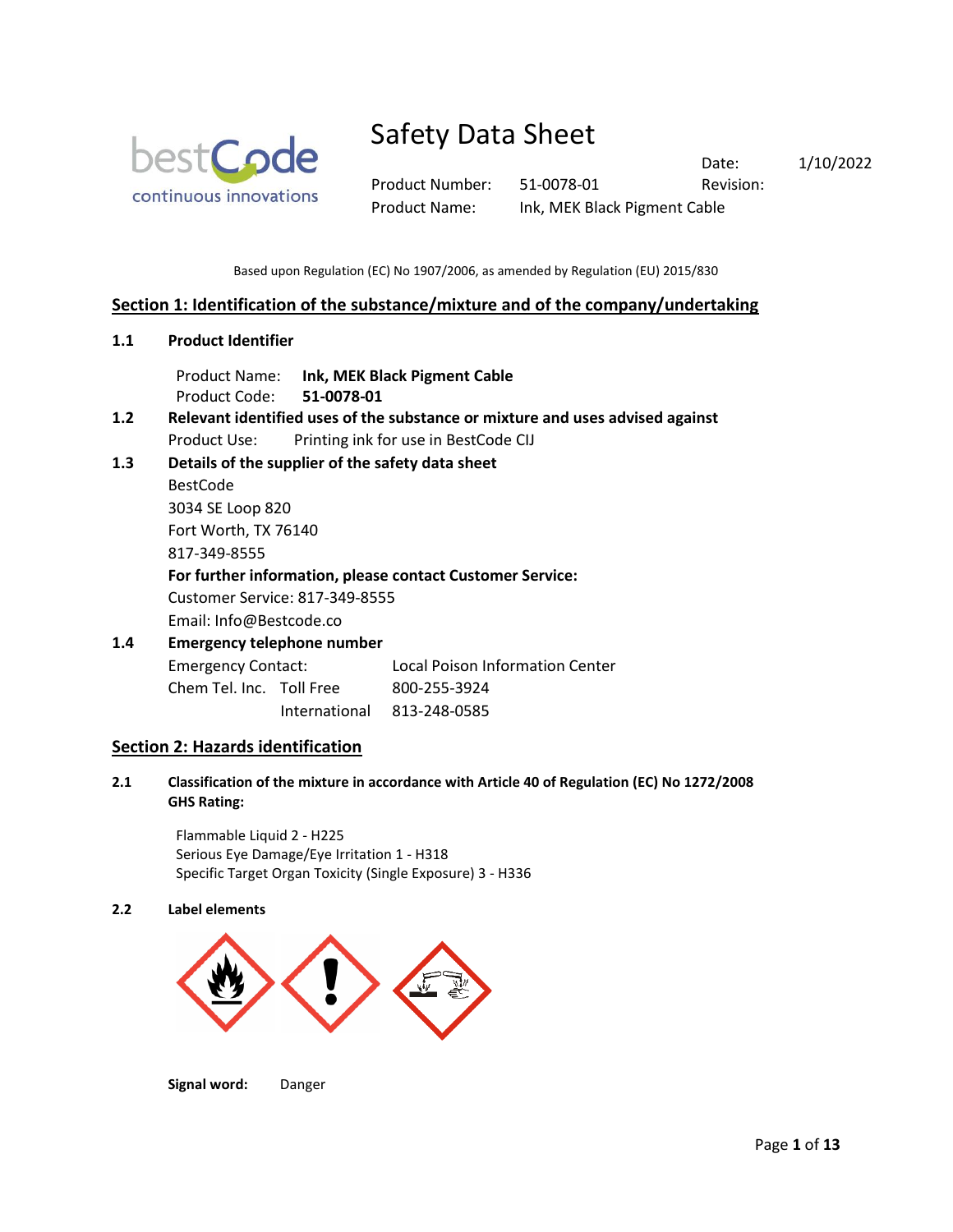

Product Number: 51-0078-01 Revision: Product Name: Ink, MEK Black Pigment Cable

Date: 1/10/2022

## **Hazard statements:**

H225 Highly flammable liquid and vapor.

H318 Causes serious eye damage.

H336 May cause drowsiness or dizziness.

### **Precautionary statements:**

P210 Keep away from heat, hot surfaces, sparks, open flames and other ignition sources. No smoking.

P240 Ground and bond container and receiving equipment.

P241 Use explosion-proof electrical equipment.

P242 Use non-sparking tools.

P243 Take action to prevent static discharges.

P261 Avoid breathing vapour/ spray.

P271 Use only outdoors or in a well-ventilated area.

P280 Wear protective gloves/ protective clothing/ eye protection/ face protection.

P303+P361+P353 IF ON SKIN (or hair): Take off immediately all contaminated clothing. Rinse skin with water or shower.

P304+P340 IF INHALED: Remove person to fresh air and keep comfortable for breathing.

P305+P351+P338 IF IN EYES: Rinse cautiously with water for several minutes. Remove contact lenses, if present and easy to do. Continue rinsing.

P310 Immediately call a POISON CENTER/ doctor.

P312 Call a POISON CENTRE/doctor if you feel unwell.

P370+P378 In case of fire: Use foam, carbon dioxide, dry powder or water fog to extinguish. P403+P233 Store in a well-ventilated place. Keep container tightly closed.

P403+P235 Store in a well-ventilated place. Keep cool.

P405 Store locked up.

P501 Dispose of contents/ container in accordance with national regulations.

## **2.3 Other Hazards**

**N/A**

# **Section 3: Composition/information on ingredients**

## **3.1 Substances:**

## **3.2 Mixtures:**

| CAS#    | EC#       | Hazardous components /<br><b>REACH Registration No.</b> | <b>Concentration</b> | <b>GHS Classification</b> |
|---------|-----------|---------------------------------------------------------|----------------------|---------------------------|
| 78-93-3 | 201-159-0 | Methyl Ethyl Ketone                                     | 80.0-90.0%           | Flam. Lig. 2: H225        |
|         |           |                                                         |                      | Eye Damage 2: H319        |
|         |           |                                                         |                      | STOT (SE) 3: H336         |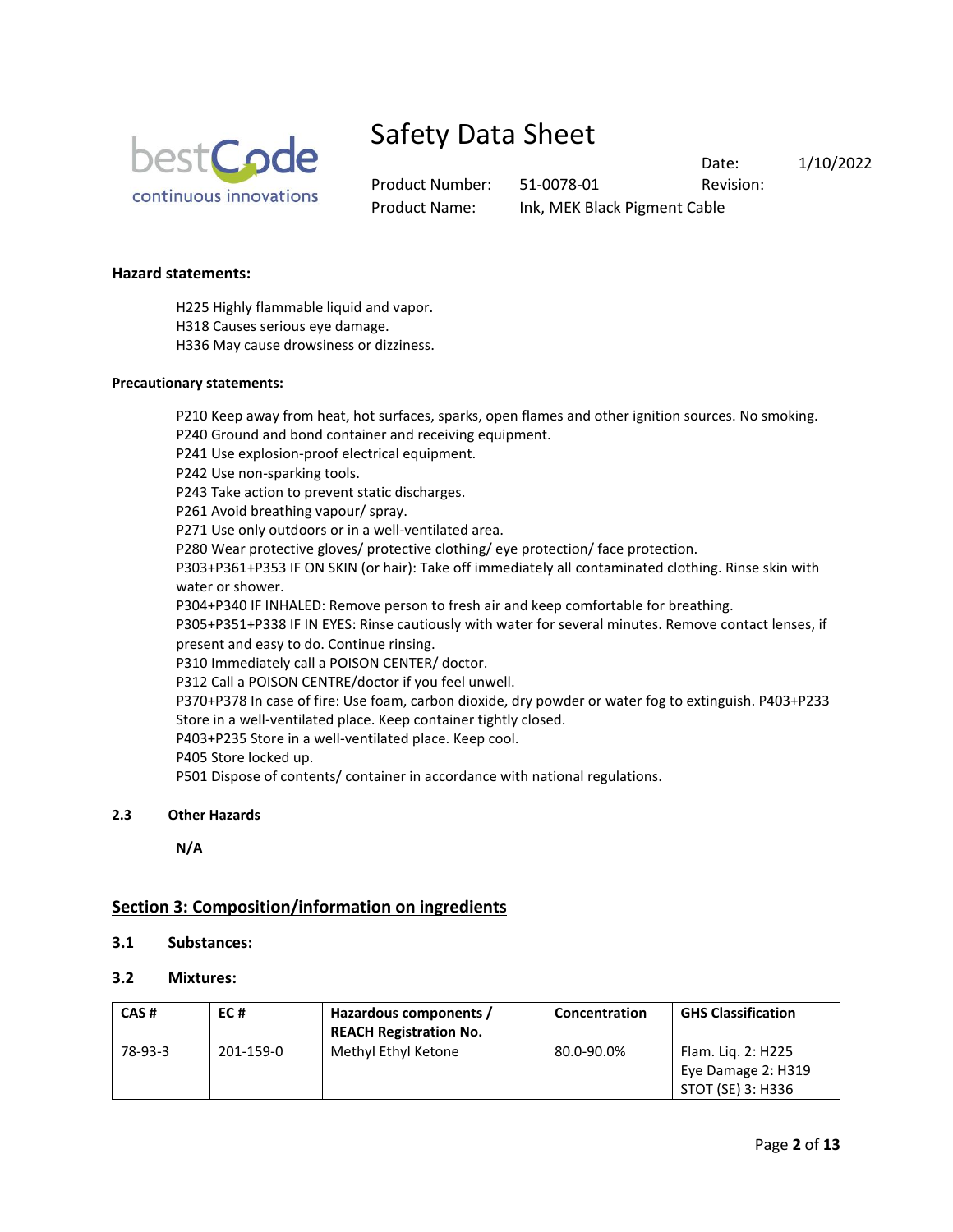

Product Number: 51-0078-01 Revision: Product Name: Ink, MEK Black Pigment Cable

Date: 1/10/2022

| $71 - 23 - 8$ | 200-746-9 | n-Propanol | $1.0 - 5.0\%$ | Flam. Lig. 2: H225; Eye |
|---------------|-----------|------------|---------------|-------------------------|
|               |           |            |               | Dam.                    |
|               |           |            |               | $1:$ H318; STOT SE 3:   |
|               |           |            |               | H336:                   |

## **Section 4: First Aid Measures**

#### **4.1 Description of first aid measures**

| General<br>Notes: | Move affected person to fresh air and keep warm and at rest in a position<br>comfortable for breathing. Never give anything by mouth to an unconscious person.<br>Get medical attention if any discomfort continues                                                                                                                                                             |
|-------------------|---------------------------------------------------------------------------------------------------------------------------------------------------------------------------------------------------------------------------------------------------------------------------------------------------------------------------------------------------------------------------------|
| Inhalation:       | Place unconscious person on their side in the recovery position and ensure breathing<br>can take place. When breathing is difficult, properly trained personnel may assist<br>affected person by administering oxygen. Get medical attention if any discomfort<br>continues.                                                                                                    |
| Eyes:             | Remove any contact lenses and open eyelids wide apart. Continue to rinse for at least<br>15 minutes. Get medical attention promptly if symptoms occur after washing.                                                                                                                                                                                                            |
| Skin:             | Immediately remove contaminated clothing. Rinse immediately with plenty of water.<br>Remove contaminated clothing                                                                                                                                                                                                                                                               |
| Ingestion:        | Rinse mouth thoroughly with water. Give plenty of water to drink. Give milk instead<br>of water if readily available. Keep affected person under observation. Do not induce<br>vomiting. If vomiting occurs, the head should be kept low so that vomit does not<br>enter the lungs. Get medical attention immediately. Show this Safety Data Sheet to<br>the medical personnel. |

#### **4.2 Most Important symptoms and effects, both acute and delayed**

**General Information:** If adverse symptoms develop as described the casualty should be transferred to hospital as soon as possible. **Inhalation:** May cause drowsiness or dizziness. **Ingestion:** May be harmful if swallowed. **Skin Contact:** May cause irritation. **Eye Contact:** Causes serious eye irritation.

#### **4.3 Indication of any immediate medical attention and special treatment needed**

**Notes to doctor:** No recommendation given, but first aid may still be required in case of accidental exposure, inhalation or ingestion of this chemical. If in doubt, GET MEDICAL ATTENTION PROMPTLY!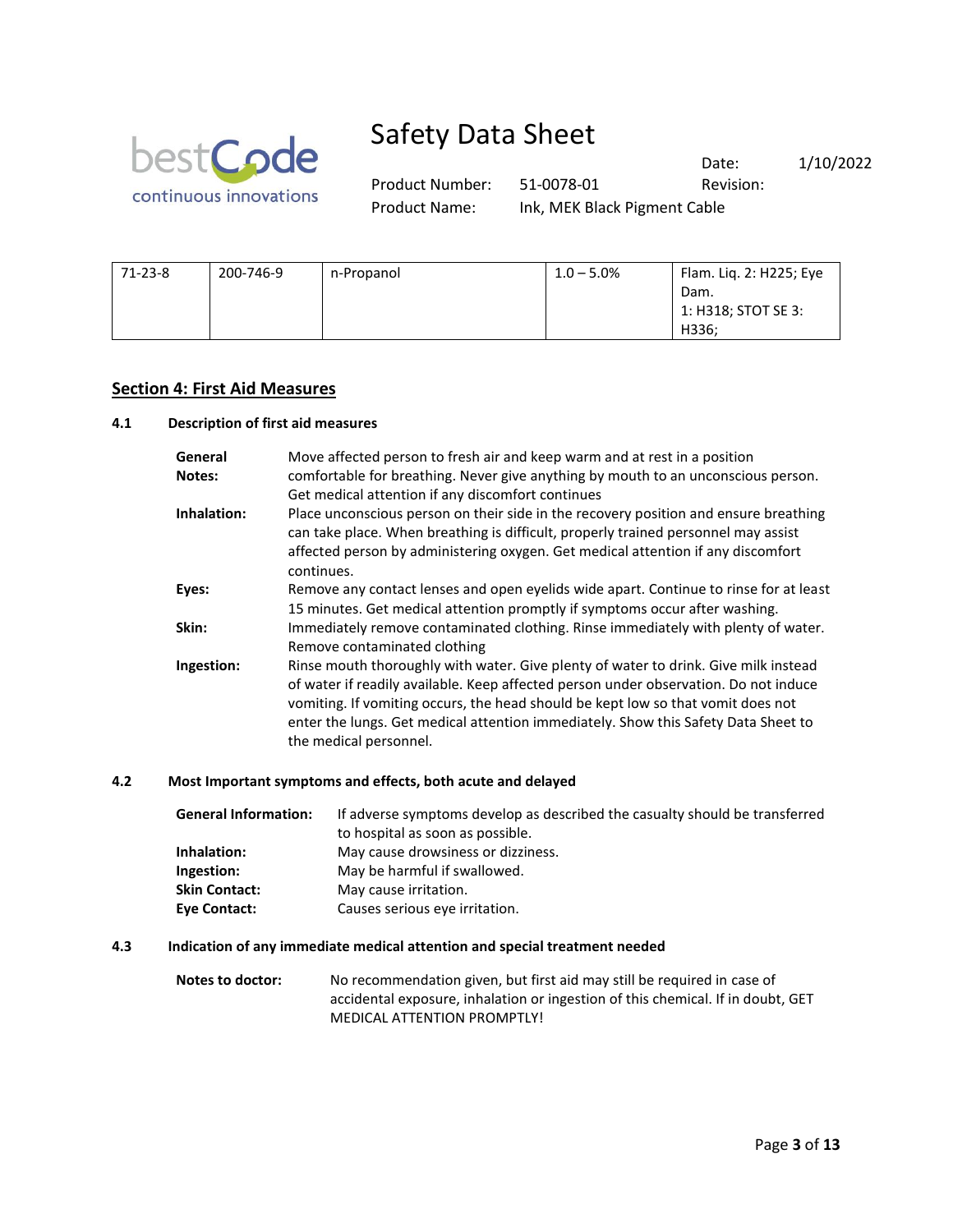

Product Number: 51-0078-01 Revision: Product Name: Ink, MEK Black Pigment Cable

Date: 1/10/2022

# **Section 5: Fire Fighting Measures**

### **5.1 Extinguishing media**

Extinguish with the following media: Alcohol-resistant foam. Carbon dioxide (CO2). Dry chemicals, sand, dolomite etc. Do not use water, if avoidable

### **5.2 Special hazards arising from the substance or mixture**

The product is flammable. Heating may generate flammable vapours. Thermal decomposition or combustion products may include the following substances: Toxic gases or vapours.

#### **5.3 Advice for firefighters**

Control run-off water by containing and keeping it out of sewers and watercourses. Wear positivepressure self-contained breathing apparatus (SCBA) and appropriate protective clothing.

## **Section 6: Accidental release measures**

#### **6.1 Personal precautions, protective equipment and emergency procedures**

**6.1.1 For non-emergency personnel**

Evacuate

#### **6.1.2 For emergency responders**

Wear protective clothing as described in Section 8 of this safety data sheet.

#### **6.2 Environmental Precautions**

Do not discharge into drains or watercourses or onto the ground. Spillages or uncontrolled discharges into watercourses must be reported immediately to the Environmental Agency or other appropriate regulatory body. Collect and place in suitable waste disposal containers and seal securely. Label the containers containing waste and contaminated materials and remove from the area as soon as possible..

#### **6.3 Methods and material for containment and cleaning up**

#### **6.3.1 For Containment:**

Keep combustible materials away from spillage.

### **6.3.2 Clean up and disposal of spill:**

Absorb in vermiculite, dry sand or earth and place into containers. Flush contaminated area with plenty of water. Wash thoroughly after dealing with a spillage.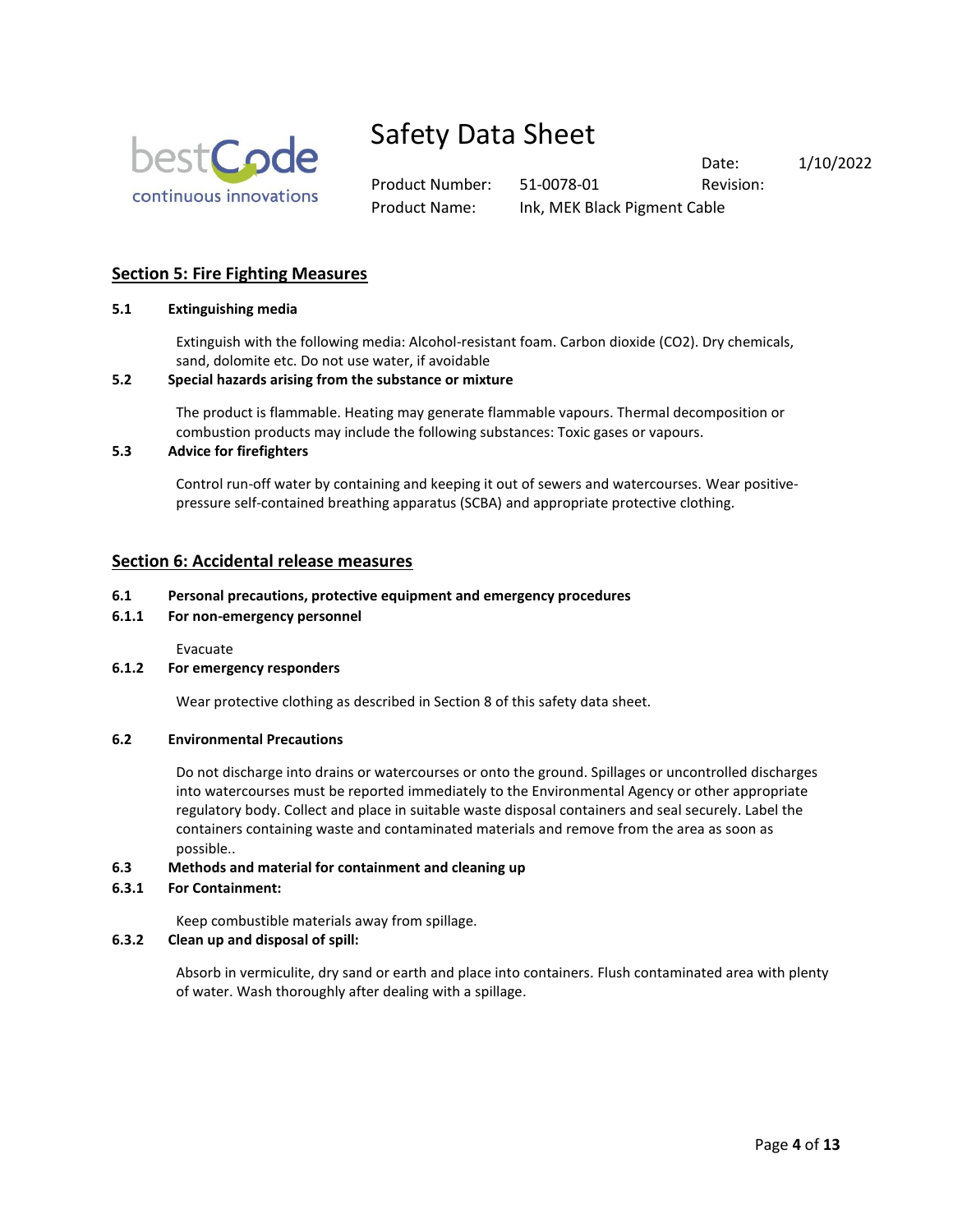

Product Number: 51-0078-01 Revision: Product Name: Ink, MEK Black Pigment Cable

Date: 1/10/2022

# **Section 7: Handling and storage**

## **7.1 Precautions for safe handling**

Avoid spilling. Avoid contact with skin and eyes. Do not wear contact lenses. Keep away from heat, sparks and open flame. Static electricity and formation of sparks must be prevented. Use explosion proof electric equipment. Eye wash facilities and emergency shower must be available when handling this product. During application and drying, solvent vapours will be emitted.

### **7.2 Conditions for safe storage, including any compatibilities**

Store in tightly-closed, original container in a dry, cool and well-ventilated place. Keep only in the original container.

### **7.3 Specific end use(s)**

Fluid delivery to BestCode Series 8 CIJ. Follow safety instructions outlined in 7.1 & 7.2 while handling. Observe warnings provided with BestCode Series 8 CIJ system when installing and handling fluids

## **Section 8: Exposure control/personal protection**

#### **8.1 Control parameters**

| CAS#      | Hazardous components | <b>ACGIH TLV</b> | Australia       | Austria         |
|-----------|----------------------|------------------|-----------------|-----------------|
| 78-93-3   | Methyl Ethyl Ketone  | TLV: 200 ppm     | TWA: 295 mg/m3  | TWA: 445 mg/m3  |
|           |                      | STEL: 300 ppm    | (100 ppm)       | (150 ppm)       |
|           |                      |                  | STEL: 590 mg/m3 | STEL: 890 mg/m3 |
|           |                      |                  | (200 ppm)       | (300 ppm)       |
| $71-23-8$ | n-Propanol           |                  |                 |                 |

| CAS#    | Hazardous components | <b>Belgium OEL</b> | California, USA | Ontario, CA   |
|---------|----------------------|--------------------|-----------------|---------------|
|         |                      |                    | <b>PELS</b>     |               |
| 78-93-3 | Methyl Ethyl Ketone  | TWA: 600 mg/m3     | TWA: 590 mg/m3  | TWA: 200 ppm  |
|         |                      | (200 ppm)          | (200 ppm)       | STEL: 300 ppm |
|         |                      | STEL: 900 mg/m3    | STEL: 885 mg/m3 |               |
|         |                      | (300 ppm)          | (300 ppm)       |               |
| 71-23-8 | n-Propanol           |                    |                 |               |

| CAS#      | <b>Hazardous components</b> | China           | Québec, CA      | <b>German AGS</b>    |
|-----------|-----------------------------|-----------------|-----------------|----------------------|
| 78-93-3   | Methyl Ethyl Ketone         | TWA: 300 mg/m3  | TWA: 150 mg/m3  | TWA: 600 mg/m3 (200  |
|           |                             | STEL: 600 mg/m3 | (50 ppm)        | ppm)                 |
|           |                             | (15 min)        | STEL: 300 mg/m3 | STEL: 600 mg/m3 (200 |
|           |                             |                 | (100 ppm)       | ppm) (15 min)        |
| $71-23-8$ | n-Propanol                  |                 |                 |                      |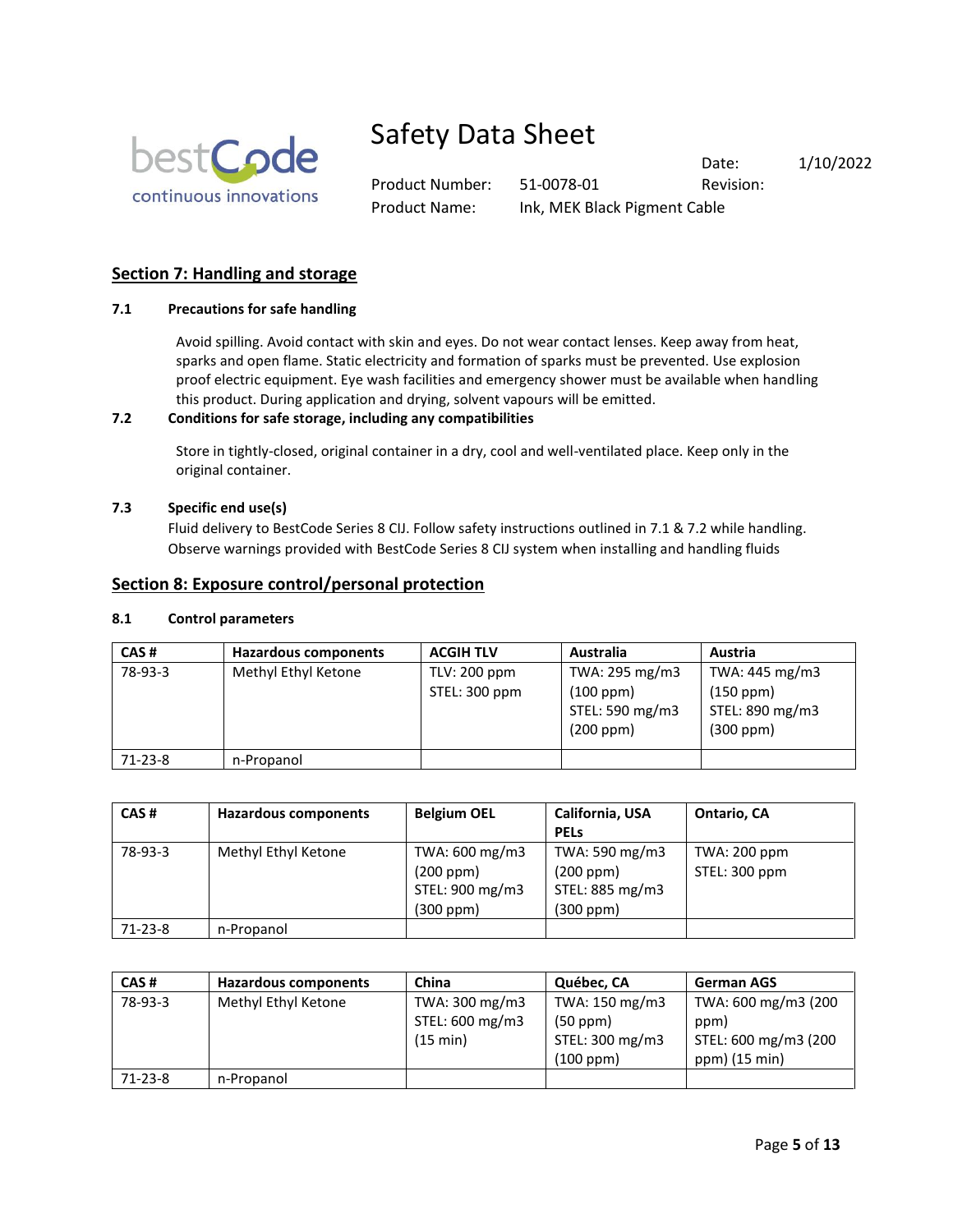

71-23-8 n-Propanol

78-93-3

# Safety Data Sheet

(4x)

Product Number: 51-0078-01 Revision: Product Name: Ink, MEK Black Pigment Cable

(100 ppm)

Date: 1/10/2022

(300 ppm)

| CAS#    | Hazardous components | Germany<br><b>MAK/TRK</b>                      | <b>Denmark OEL</b>                            | <b>Spain OEL</b>                               |
|---------|----------------------|------------------------------------------------|-----------------------------------------------|------------------------------------------------|
| 78-93-3 | Methyl Ethyl Ketone  | TWA: 295 mg/m3<br>(100 ppm)<br>STEL: 600 mg/m3 | TWA: 145 mg/m3<br>(50 ppm)<br>STEL: 290 mg/m3 | TWA: 600 mg/m3<br>(200 ppm)<br>STEL: 900 mg/m3 |

| CAS#    | <b>Hazardous components</b> | <b>Europe</b>   | <b>Finland OEL</b> | <b>France VL</b> |
|---------|-----------------------------|-----------------|--------------------|------------------|
| 78-93-3 | Methyl Ethyl Ketone         | TWA: 600 mg/m3  | STEL: 300 mg/m3    | TWA: 600 mg/m3   |
|         |                             | (200 ppm)       | (100 ppm) (15 min) | (200 ppm)        |
|         |                             | STEL: 900 mg/m3 |                    | STEL: 900 mg/m3  |
|         |                             | (300 ppm)       |                    | (300 ppm)        |
| 71-23-8 | n-Propanol                  |                 |                    |                  |

(200 ppm) (30min)

| CAS#    | <b>Hazardous components</b> | <b>Hungary OEL</b> | <b>Ireland OEL</b> | <b>Italy OEL</b> |
|---------|-----------------------------|--------------------|--------------------|------------------|
| 78-93-3 | Methyl Ethyl Ketone         | TWA: 600 mg/m3     | TWA: 600 mg/m3     | TWA: 600 mg/m3   |
|         |                             | STEL: 900 mg/m3    | (200 ppm)          | (200 ppm)        |
|         |                             |                    | STEL: 900 mg/m3    | STEL: 900 mg/m3  |
|         |                             |                    | (300 ppm) (15 min) | $(300$ ppm $)$   |
| 71-23-8 | n-Propanol                  |                    |                    |                  |

| CAS#    | <b>Hazardous components</b> | South Korea     | Latvia OEL         | <b>Mexico OEL</b> |
|---------|-----------------------------|-----------------|--------------------|-------------------|
| 78-93-3 | Methyl Ethyl Ketone         | TWA: 590 mg/m3  | TWA: 200 mg/m3     | TWA: 590 mg/m3    |
|         |                             | (200 ppm)       | $(67$ ppm $)$      | (200 ppm)         |
|         |                             | STEL: 885 mg/m3 | STEL: 900 mg/m3    | STEL: 885 mg/m3   |
|         |                             | (300 ppm)       | (300 ppm) (15 min) | (300 ppm)         |
| 71-23-8 | n-Propanol                  |                 |                    |                   |

| CAS#          | <b>Hazardous components</b> | Malaysia OEL   | <b>NIOSH</b>  | <b>Netherlands OEL</b> |
|---------------|-----------------------------|----------------|---------------|------------------------|
| 78-93-3       | Methyl Ethyl Ketone         | TWA: 590 mg/m3 | TWA: 200 ppm  | TWA: 590 mg/m3         |
|               |                             | (200 ppm)      | STEL: 300 ppm | STEL: 900 mg/m3        |
| $71 - 23 - 8$ | n-Propanol                  |                |               |                        |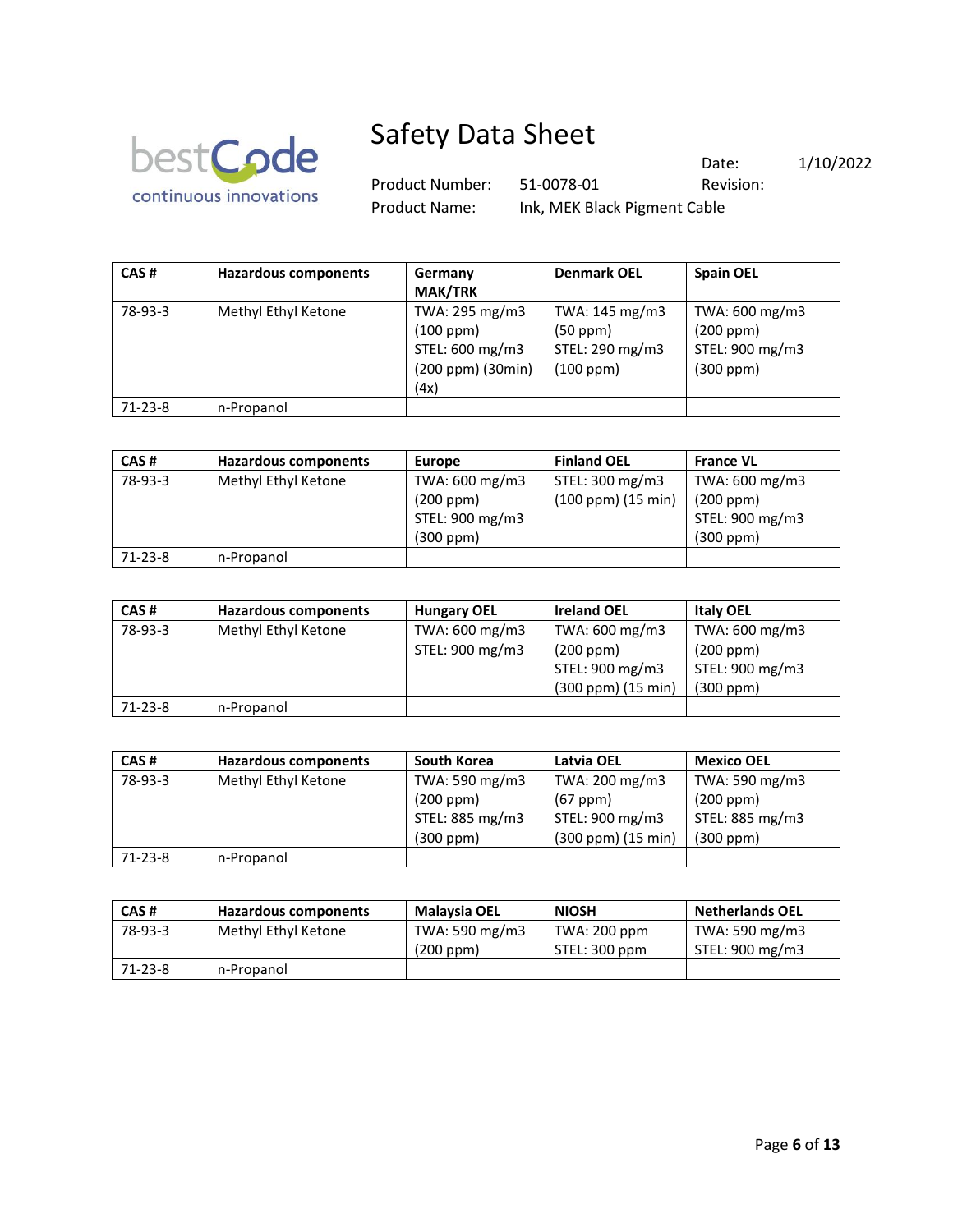

Product Number: 51-0078-01 Revision: Product Name: Ink, MEK Black Pigment Cable

Date: 1/10/2022

| CAS#    | Hazardous components | <b>New Zealand</b> | <b>OSHA PELS</b> | Poland          |
|---------|----------------------|--------------------|------------------|-----------------|
| 78-93-3 | Methyl Ethyl Ketone  | TWA: 445 mg/m3     | PEL: 200 ppm     | TWA: 450 mg/m3  |
|         |                      | $(150$ ppm $)$     |                  | STEL: 900 mg/m3 |
|         |                      | STEL: 890 mg/m3    |                  |                 |
|         |                      | (300 ppm)          |                  |                 |
| 71-23-8 | n-Propanol           |                    |                  |                 |

| CAS#      | <b>Hazardous components</b> | <b>Sweden OEL</b>         | <b>Singapore</b> | <b>Britain EH40</b> |
|-----------|-----------------------------|---------------------------|------------------|---------------------|
| 78-93-3   | Methyl Ethyl Ketone         | TWA: 150 mg/m3            | TWA: 590 mg/m3   | TWA: 600 mg/m3      |
|           |                             | (50 ppm)                  | (200 ppm)        | (200 ppm)           |
|           |                             | STEL: 300 mg/m3           | STEL: 885 mg/m3  | STEL: 899 mg/m3     |
|           |                             | $(100$ ppm $)(15$ min $)$ | $(300$ ppm $)$   | (300 ppm)           |
| $71-23-8$ | n-Propanol                  |                           |                  |                     |

| CAS#    | Hazardous components | <b>Switzerland OEL</b> | Japan OEL |  |
|---------|----------------------|------------------------|-----------|--|
| 78-93-3 | Methyl Ethyl Ketone  |                        |           |  |
| 71-23-8 | n-Propanol           |                        |           |  |

## **8.2 Exposure controls:**

#### **8.2.1 Appropriate engineering controls:**

Provide adequate general and local exhaust ventilation. Observe any occupational exposure limits for the product or ingredients. Use engineering controls to reduce air contamination to permissible exposure level.

#### **8.2.2 Individual protection measures, such as personal protective equipment**

| Eye/Face protection:           | Contact lenses should not be worn when working with this chemical.                                                                                                                                                                                                                                                                                                                                                                                                                                                        |
|--------------------------------|---------------------------------------------------------------------------------------------------------------------------------------------------------------------------------------------------------------------------------------------------------------------------------------------------------------------------------------------------------------------------------------------------------------------------------------------------------------------------------------------------------------------------|
|                                | The following protection should be worn: Chemical splash goggles.                                                                                                                                                                                                                                                                                                                                                                                                                                                         |
| Skin protection:               | Chemical-resistant, impervious gloves complying with an approved<br>standard should be worn if a risk assessment indicates skin contact is<br>possible. For work of short duration or where a high degree of manual<br>dexterity is needed, use protective gloves made of: Nitrile rubber. For<br>work of long duration or where mechanical processes present a risk, use<br>protective gloves made of: Butyl rubber. Wear appropriate clothing to<br>prevent any possibility of liquid contact and repeated or prolonged |
|                                | vapour contact. Provide eyewash station and safety shower.                                                                                                                                                                                                                                                                                                                                                                                                                                                                |
| <b>Respiratory protection:</b> |                                                                                                                                                                                                                                                                                                                                                                                                                                                                                                                           |
| <b>Hygienic Practices:</b>     | Provide eyewash station. Wash promptly if skin becomes contaminated.<br>Promptly remove non-impervious clothing that becomes contaminated.<br>When using do not eat, drink or smoke.                                                                                                                                                                                                                                                                                                                                      |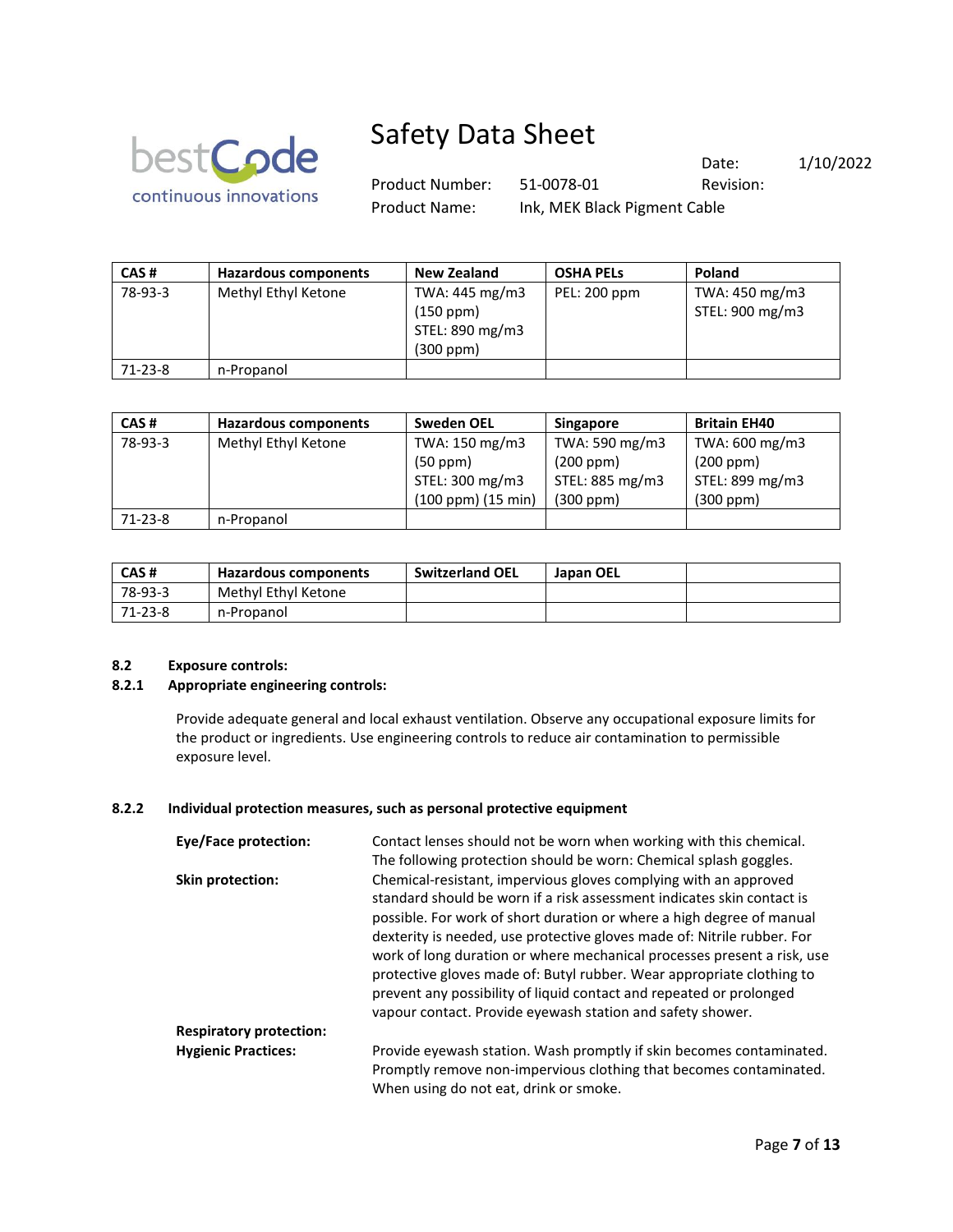

Product Number: 51-0078-01 Revision: Product Name: Ink, MEK Black Pigment Cable

Date: 1/10/2022

# **Section 9: Physical and chemical properties**

### **9.1 Information on basic physical and chemical properties**

| Appearance:                  | <b>Black Liquid</b>      |                               |                          |
|------------------------------|--------------------------|-------------------------------|--------------------------|
| Odor:                        | Solvent                  | <b>Odor threshold:</b>        | $\blacksquare$           |
| pH:                          | $\overline{\phantom{0}}$ | <b>Melting point:</b>         | ۰                        |
| <b>Boiling range:</b>        | $79^{\circ}$ C           | Flash point:                  | $-9^{\circ}$ C           |
| <b>Evaporation rate:</b>     | -                        | <b>Upper Explosive Limit:</b> | ٠                        |
|                              |                          | <b>Lower Explosive Limit:</b> | $\overline{\phantom{a}}$ |
| Flammability:                |                          | <b>Vapor Pressure:</b>        |                          |
| Vapor density:               | -                        | <b>Relative Density:</b>      |                          |
| Solubility(ies):             |                          | <b>Partition coefficient</b>  |                          |
|                              |                          | n-octanol/water:              |                          |
| Auto-ignition                |                          | Decomposition                 |                          |
| temperature:                 |                          | temperature:                  |                          |
| <b>Viscosity:</b>            | ۰                        |                               |                          |
| <b>Explosive properties:</b> | $\blacksquare$           |                               |                          |
| <b>Oxidizing properties:</b> | ۰                        |                               |                          |

### **9.2 Other information:**

| /OC:<br>- |
|-----------|
|-----------|

## **Section 10: Stability and reactivity**

#### **10.1 Reactivity**

Stable at normal ambient temperatures and when used as recommended.

**10.2 Chemical stability**

No particular stability concerns

## **10.3 Possibility of hazardous reactions**

Under normal conditions of storage and use, no hazardous reactions will occur.

#### **10.4 Conditions to avoid:**

K Avoid heat, flames and other sources of ignition.

## **10.5 Incompatible materials:**

No specific requirements are anticipated under normal conditions of use.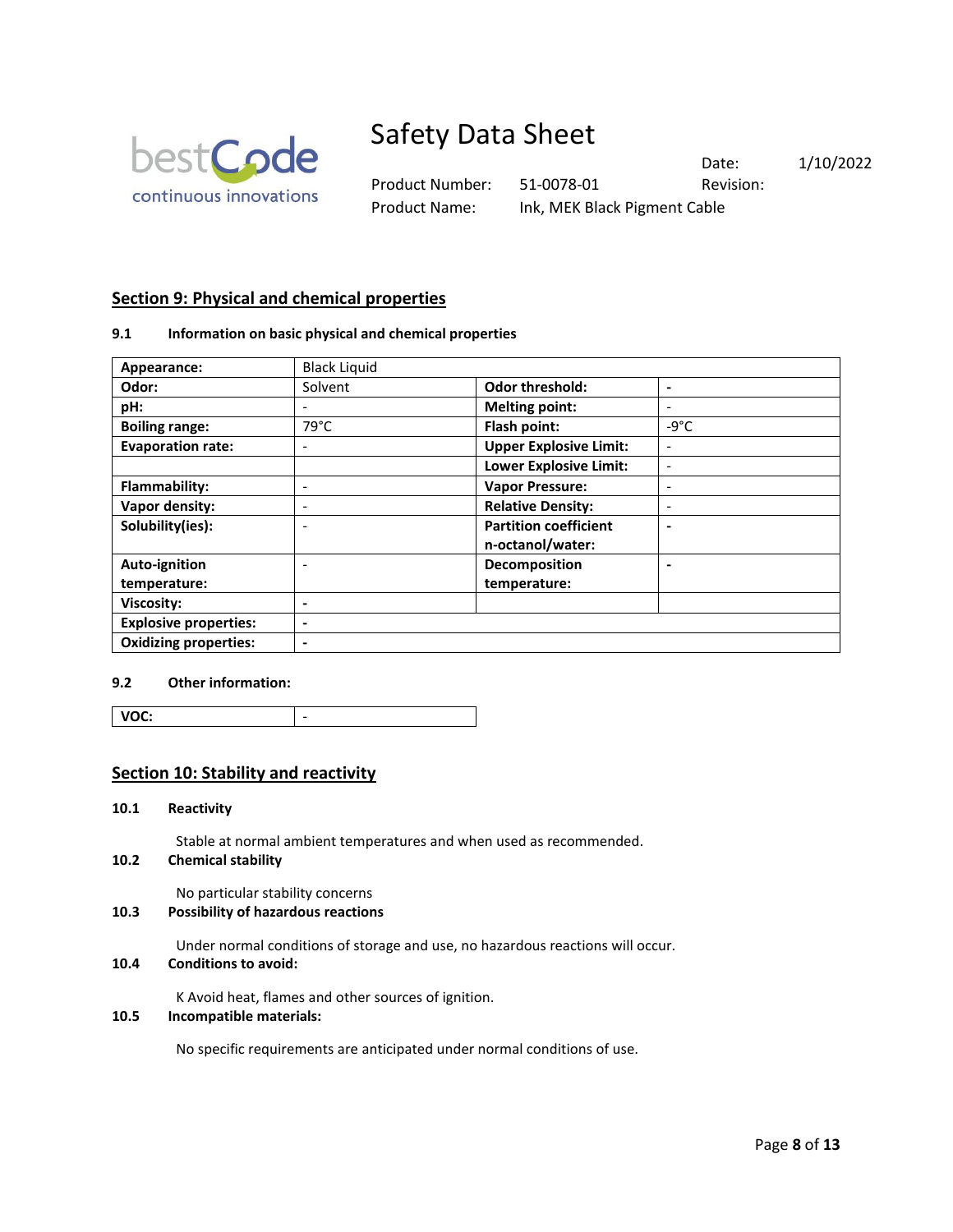

Product Number: 51-0078-01 Revision: Product Name: Ink, MEK Black Pigment Cable

Date: 1/10/2022

#### **10.6 Hazardous decomposition products**

Oxides of carbon. Protection against nuisance dust must be used when the airborne concentration exceeds 10 mg/m3.

#### **Section 11: Toxicological information**

#### **11.1 Information on Toxicological effects**

| <b>Acute toxicity:</b>            |                                                                  |
|-----------------------------------|------------------------------------------------------------------|
| <b>Skin corrosion/irritation:</b> | Repeated exposure may cause skin dryness or cracking.            |
| Serious eye damage/irritation:    | Irritating to eyes. Symptoms following overexposure may          |
|                                   | include the following: Redness. Pain                             |
| Ingestion:                        | Gastrointestinal symptoms, including upset stomach.              |
| Inhalation:                       | Gas or vapour in high concentrations may irritate the            |
|                                   | respiratory system. Symptoms following overexposure may          |
|                                   | include the following: Coughing. Vapours have a narcotic effect. |
|                                   | Symptoms following overexposure may include the following:       |
|                                   | Headache. Fatigue. Dizziness. Nausea, vomiting                   |
|                                   |                                                                  |

**Respiratory or skin sensitization: Germ cell mutagenicity: Carcinogenicity: Reproductive toxicity: STOT-single exposure: STOT-repeated exposure: Aspiration hazard**

- **11.1.1 Hazard Class information:**
- **11.1.2 Mixture toxicity:**
- **11.1.3 Critical studies:**
- **11.1.4 Non-compliance hazard class:**
- **11.1.5 Information on likely routes of exposure:**
- **11.1.6 Symptoms related to the physical, chemical and toxicological characteristics:**
- **11.1.7 Delayed and immediate effects as well as chronic effects from short and long-term exposure:**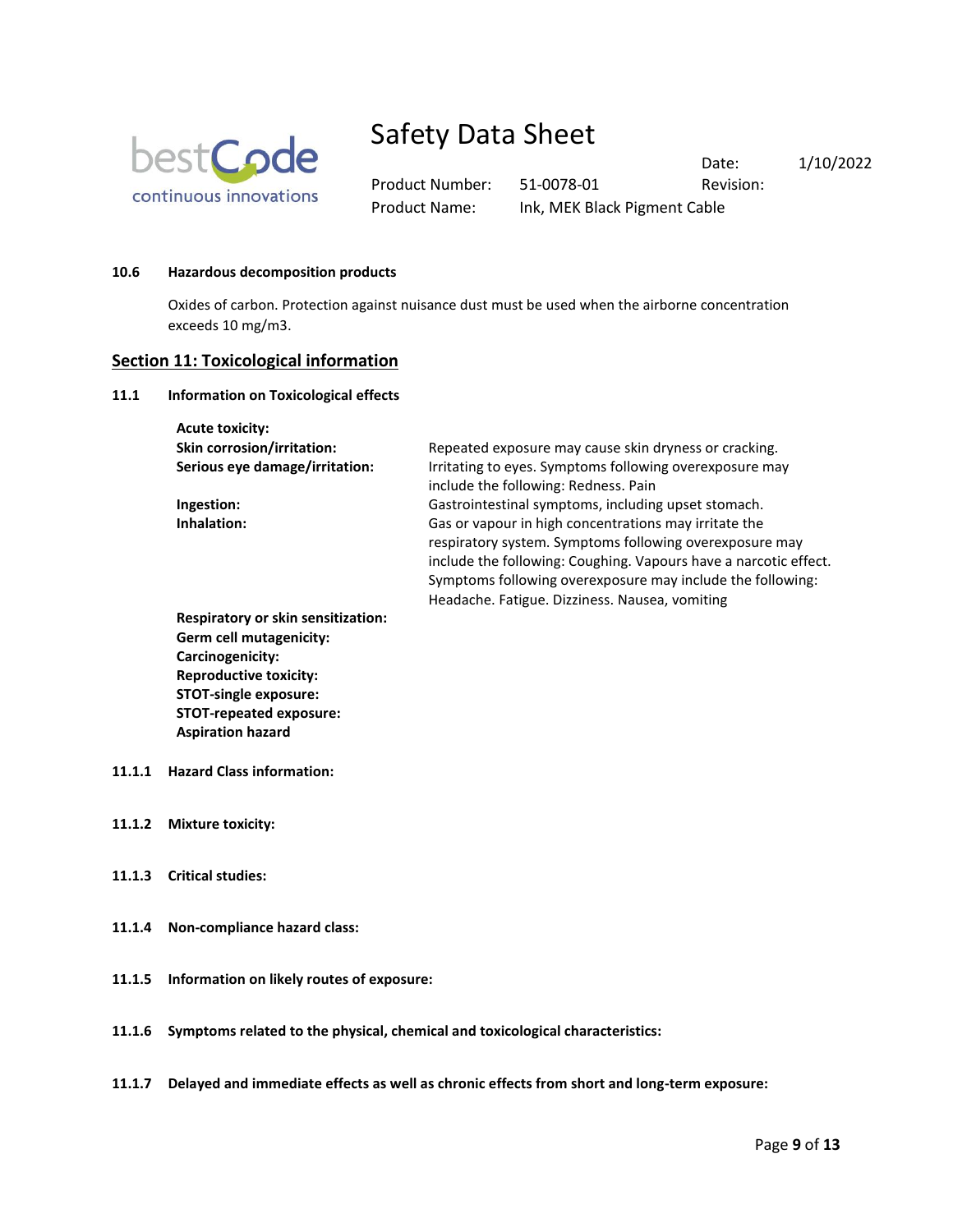

Product Name: Ink, MEK Black Pigment Cable

Product Number: 51-0078-01 Revision:

Date: 1/10/2022

- **11.1.8 Interactive effects:**
- **11.1.9 Absence of specific data:**
- **11.1.10 Mixtures:**
- **11.1.11 Mixture vs Substance information:**
- **11.1.12 Other information:**

#### **Section 12: Ecological information**

- **12.1 Toxicity:** Harmful to aquatic life with long lasting effects.
- **12.2 Persistence and degradability:** Not determined
- **12.3 Bioaccumulative potential:** Not determined
- **12.4 Mobility in soil:** The product is partly miscible with water and may spread in the aquatic environment
- **12.5 Results of PBT and vPvB assessment:** Not determined
- **12.6 Other adverse effects:** None known.

## **Section 13: Disposal considerations**

#### **13.1 Waste treatment methods:**

Waste should be treated as controlled waste. Dispose of waste to licensed waste disposal site in accordance with the requirements of the local Waste Disposal Authority.

Absorb in vermiculite, dry sand or earth and place into containers. Dispose of waste via a licensed waste disposal contractor. Containers should be thoroughly emptied before disposal because of the risk of an explosion.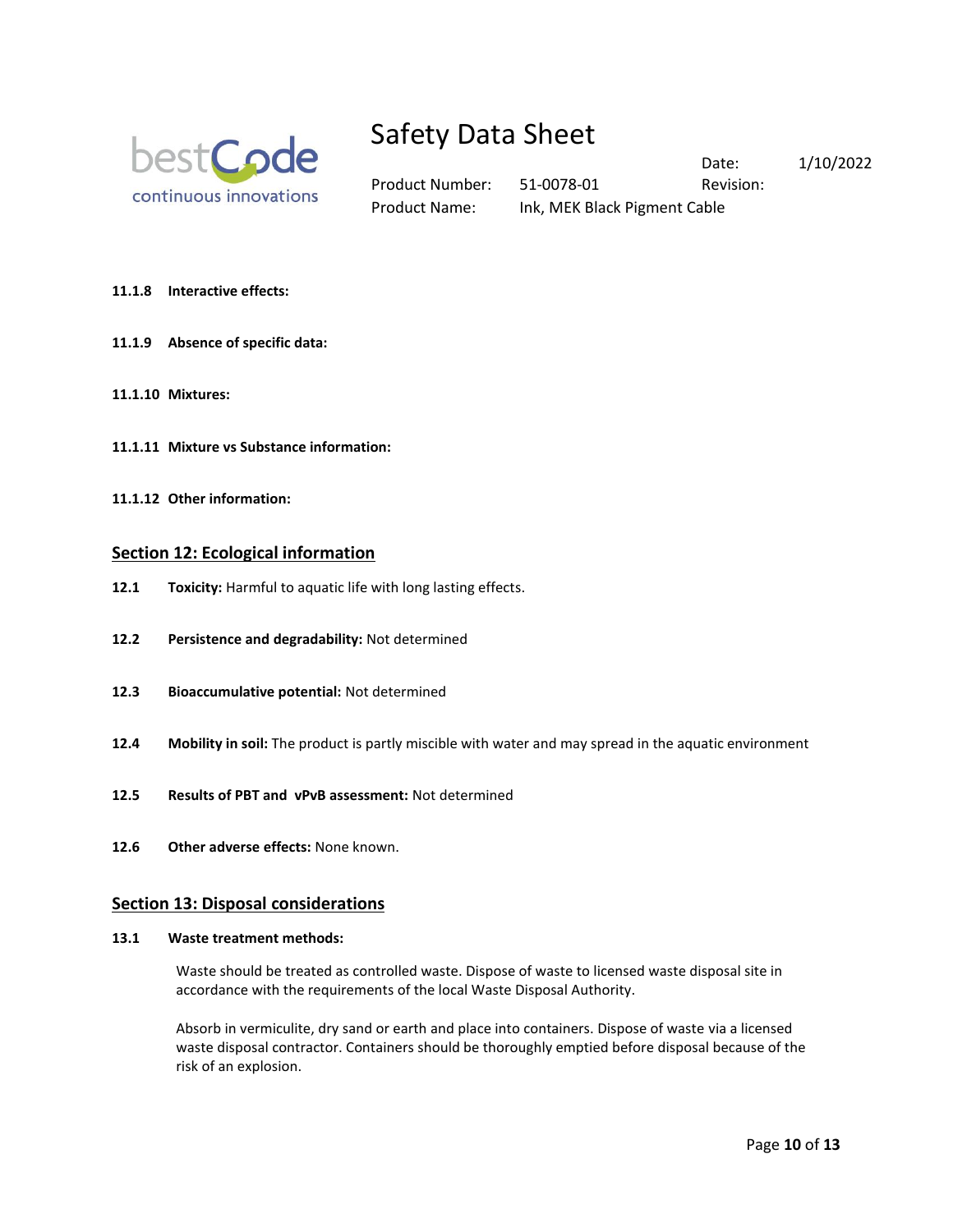

Product Number: 51-0078-01 Revision: Product Name: Ink, MEK Black Pigment Cable

Date: 1/10/2022

# **Section 14: Transport information**

| 14.1 | <b>UN</b> number:                                                   | 1210                                                                   |
|------|---------------------------------------------------------------------|------------------------------------------------------------------------|
| 14.2 | Proper shipping name:                                               |                                                                        |
|      | US DOT:                                                             | Printing Ink                                                           |
|      | <b>Canadian TDG:</b>                                                | Printing ink, [flammable or] Printing ink related material             |
|      |                                                                     | [(including printing ink thinning or reducing compound),<br>flammable] |
|      | <b>European ADR/RID:</b>                                            | Printing ink, [flammable or] Printing ink related material             |
|      |                                                                     | [(including printing ink thinning or reducing compound),<br>flammable] |
|      | IMDG/IMO:                                                           | Printing ink, [flammable or] Printing ink related material             |
|      |                                                                     | [(including printing ink thinning or reducing compound),<br>flammable] |
|      | ICAO/IATA:                                                          | Printing ink, [flammable or] Printing ink related material             |
|      |                                                                     | [(including printing ink thinning or reducing compound),<br>flammable] |
|      |                                                                     |                                                                        |
| 14.3 | Transport hazard class(es) :                                        | 3 - FLAMMABLE LIQUID                                                   |
| 14.4 | Packing group:                                                      | $\mathbf{H}$                                                           |
| 14.5 | <b>Environmental hazards:</b>                                       | N/A                                                                    |
| 14.6 | <b>Special precautions for user:</b>                                | N/A                                                                    |
| 14.7 | Transport in bulk according to Annex II of Marpol and the IBC Code: |                                                                        |
|      | N/A                                                                 |                                                                        |

# **Section 15: Regulatory information**

## **15.1 Safety, health and environmental regulations/legislation specific for the substance or mixture:**

| EPA SARA (Superfund Amendments and Reauthorization Act of 1986) Lists |                      |              |                   |              |
|-----------------------------------------------------------------------|----------------------|--------------|-------------------|--------------|
| CAS #                                                                 | Hazardous components | S. 302 (EHS) | S. 304 RQ         | S. 313 (TRI) |
| 78-93-3                                                               | Methyl Ethyl Ketone  | No           | <b>Yes 5000LB</b> | No           |

| CAS#    | Hazardous components | <b>Canadian NPRI</b> | Canadian<br>Toxic | <b>Canadian DSL</b> |
|---------|----------------------|----------------------|-------------------|---------------------|
| 78-93-3 | Methyl Ethyl Ketone  | Yes                  | No                | Yes                 |

| CAS#    | Hazardous components | . ODC<br>CAA HAP. | <b>CWA NPDES</b> | TSCA         |
|---------|----------------------|-------------------|------------------|--------------|
| 78-93-3 | Methyl Ethyl Ketone  | No                | No               | Yes<br>- Inv |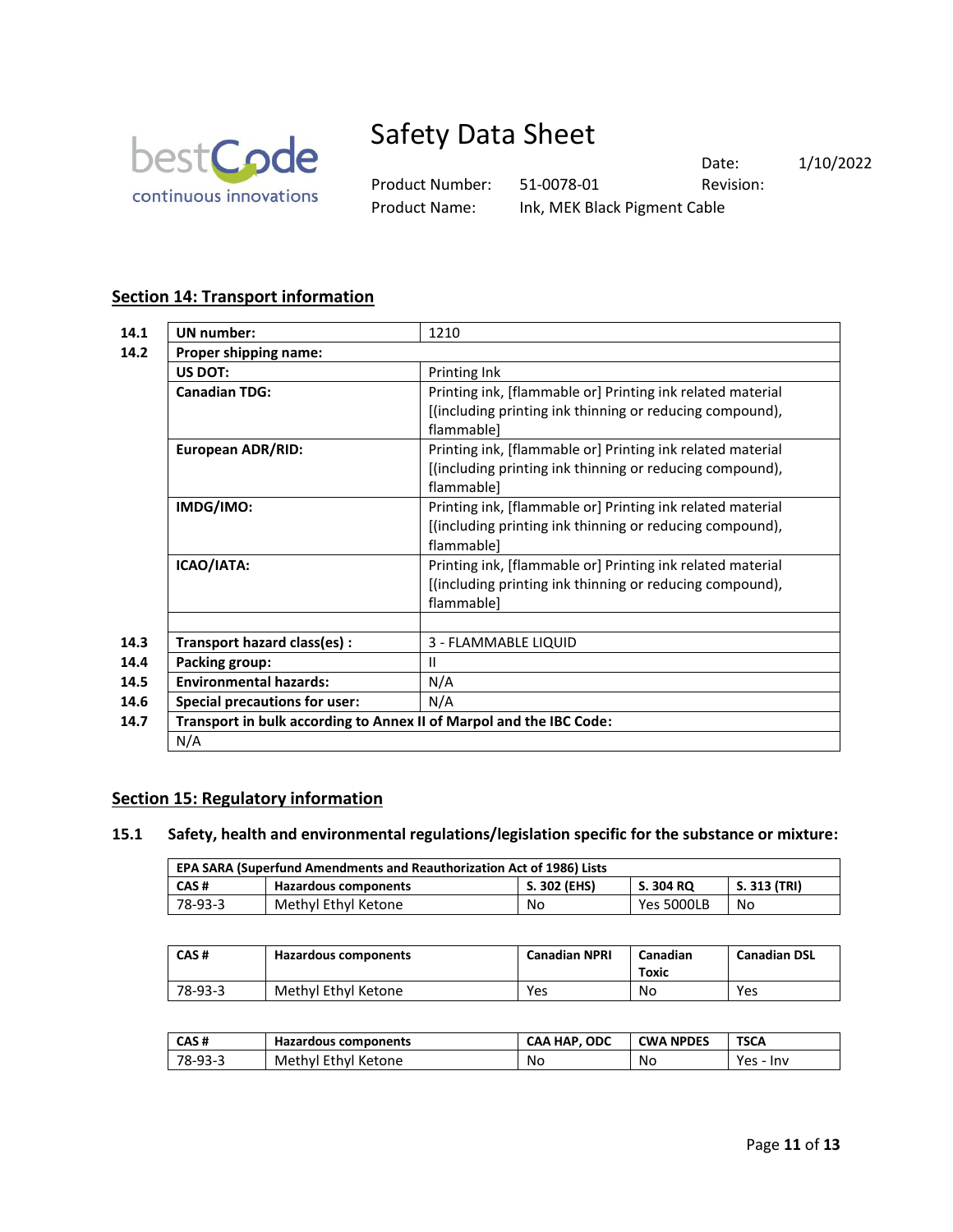

Product Number: 51-0078-01 Revision: Product Name: Ink, MEK Black Pigment Cable

Date: 1/10/2022

| CAS #   | Hazardous components | CA Prop 65 | <b>Mexico INSO</b> | <b>Australia ICS</b> |
|---------|----------------------|------------|--------------------|----------------------|
| 78-93-3 | Methyl Ethyl Ketone  | No         | Yes - 1193         | Listed               |

| CAS#    | Hazardous components | New Zealand<br><b>IOC</b> | <b>China IECSC</b> | <b>Japan ENCS</b> |
|---------|----------------------|---------------------------|--------------------|-------------------|
| 78-93-3 | Methyl Ethyl Ketone  | Listed                    | Listed             | Yes - 2-542       |

| CAS#    | Hazardous components | Japan ISHL | Korea ECL    | <b>Philippines</b> |
|---------|----------------------|------------|--------------|--------------------|
| 78-93-3 | Methyl Ethyl Ketone  | Listed     | Yes KE-24094 | Listed             |

| CAS#    | Hazardous components | <b>Taiwan TCSCA</b> | <b>Singapore</b><br><b>HSL</b> | <b>Israel HSL:</b> |
|---------|----------------------|---------------------|--------------------------------|--------------------|
| 78-93-3 | Methyl Ethyl Ketone  | Listed              | No                             | No                 |

| CAS#    | <b>Hazardous components</b> | <b>Germany WHCS</b> | Switzerland<br>Giftliste 1 | Switzerland<br><b>INNS</b> |
|---------|-----------------------------|---------------------|----------------------------|----------------------------|
| 78-93-3 | Methyl Ethyl Ketone         | Yes – 150           | Yes G-2429                 | No                         |

| CAS#    | Hazardous components | <b>REACH</b>        | Kyoto GHG | <b>Rotterdam</b> |
|---------|----------------------|---------------------|-----------|------------------|
| 78-93-3 | Methyl Ethyl Ketone  | Yes $- (R)$ , $(P)$ | No        | No               |

| CAS#    | Hazardous components | Stockholm |  |
|---------|----------------------|-----------|--|
| 78-93-3 | Methyl Ethyl Ketone  | No        |  |

**Canadian WHMIS Classification:**

**15.2 Chemical safety assessment**

# **Section 16: Other information**

**Revision Date:** 1/10/2022 **Revision Notes: Additional Information:**